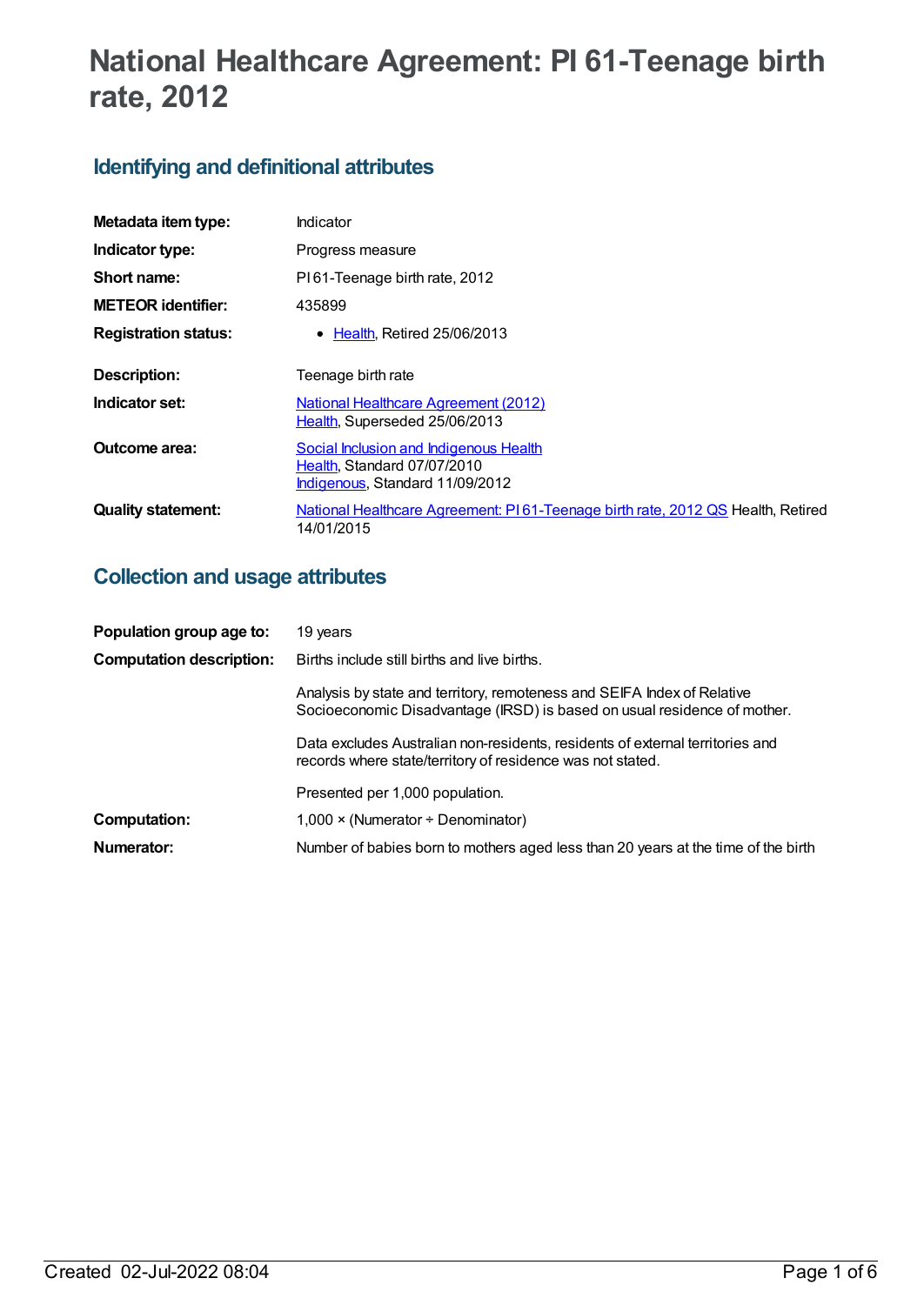[Birth—birth](https://meteor.aihw.gov.au/content/269949) status, code N

**Data Source**

AIHW National Perinatal Data [Collection](https://meteor.aihw.gov.au/content/392479) (NPDC)

**NMDS / DSS**

Perinatal NMDS [2008-2010](https://meteor.aihw.gov.au/content/362313)

**Guide for use**

Data source type: Administrative by-product data

#### **Data Element / Data Set**

[Person—date](https://meteor.aihw.gov.au/content/287007) of birth, DDMMYYYY

#### **Data Source**

AIHW National Perinatal Data [Collection](https://meteor.aihw.gov.au/content/392479) (NPDC)

**NMDS / DSS**

Perinatal NMDS [2008-2010](https://meteor.aihw.gov.au/content/362313)

#### **Guide for use**

Data source type: Administrative by-product data Data are provided once for the mother and once for the baby.

### **Data Element / Data Set**

Person-age, total years N[NN]

**Data Source**

AIHW National Perinatal Data [Collection](https://meteor.aihw.gov.au/content/392479) (NPDC)

**NMDS / DSS**

Perinatal NMDS [2008-2010](https://meteor.aihw.gov.au/content/362313)

#### **Guide for use**

Data source type: Administrative by-product data This data element is used if either the mother's date of birth or the baby's date of birth are missing.

**Denominator:** Number of females aged 15–19 years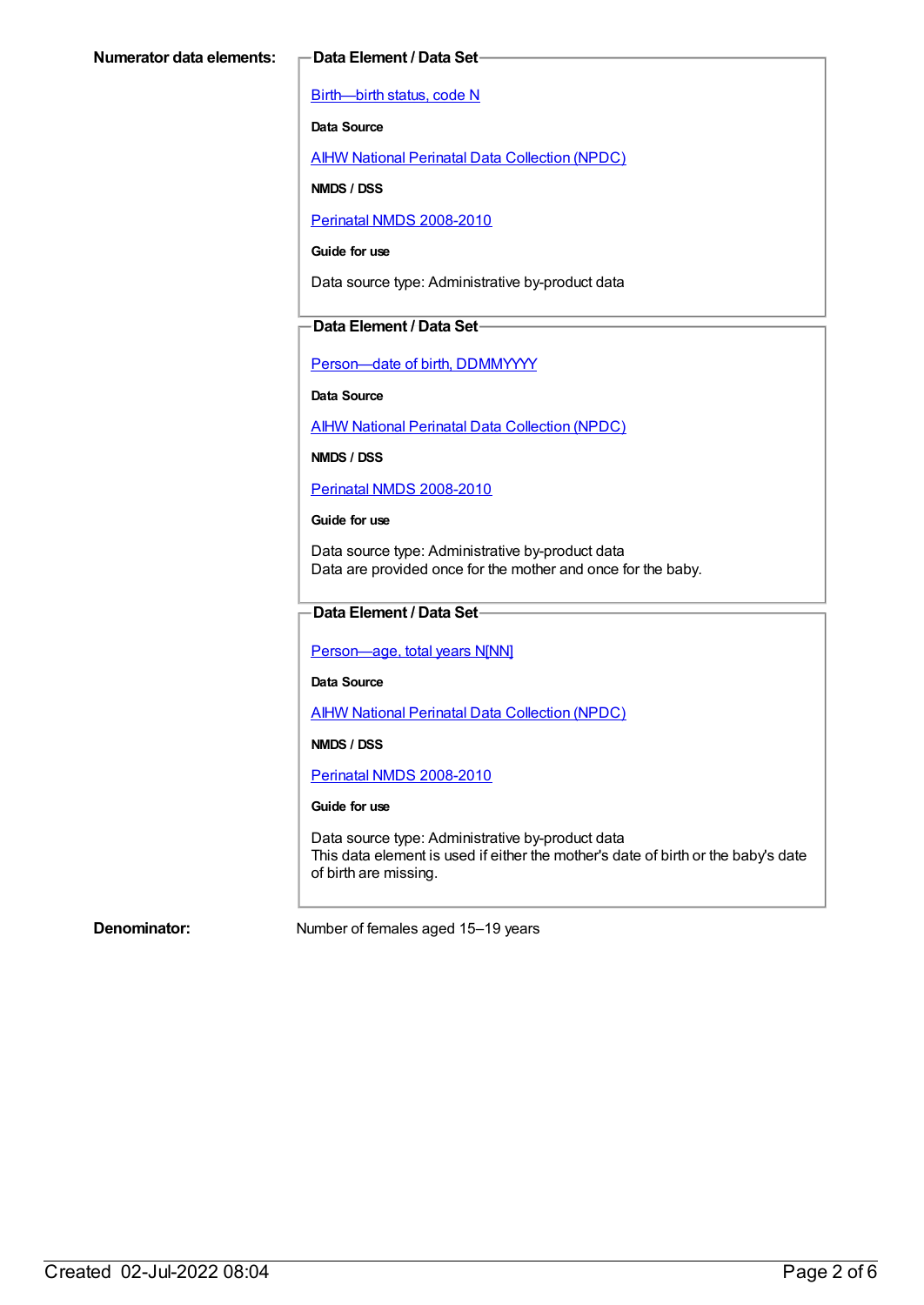#### **Denominator data elements:**

#### **Data Element / Data Set**

#### [Person—sex,](https://meteor.aihw.gov.au/content/287316) code N

**Data Source**

ABS Estimated resident population (total [population\)](https://meteor.aihw.gov.au/content/393625)

**Guide for use**

Data source type: Census-based data plus administrative by-product data

### **Data Element / Data Set**

#### [Person—sex,](https://meteor.aihw.gov.au/content/287316) code N

#### **Data Source**

ABS Indigenous [experimental](https://meteor.aihw.gov.au/content/394092) estimates and projections (2001 Censusbased)

#### **Guide for use**

Data source type: Census-based data plus administrative by-product data

#### **Data Element / Data Set**

[Person—age,](https://meteor.aihw.gov.au/content/303794) total years N[NN]

#### **Data Source**

ABS Estimated resident population (total [population\)](https://meteor.aihw.gov.au/content/393625)

#### **Guide for use**

Data source type: Census-based data plus administrative by-product data

#### **Data Element / Data Set**

#### Person-age, total years N[NN]

#### **Data Source**

ABS Indigenous [experimental](https://meteor.aihw.gov.au/content/394092) estimates and projections (2001 Censusbased)

#### **Guide for use**

Data source type: Census-based data plus administrative by-product data

**Disaggregation:** 2009—Nationally, by SEIFA Index of Relative Socioeconomic Disadvantage (IRSD) deciles

#### 2009—State and territory, by:

- Indigenous status
- remoteness (Australian Standard Geographical Classification Remoteness Structure)
- SEIFA IRSD quintiles

Some disaggregation may result in numbers too small for publication.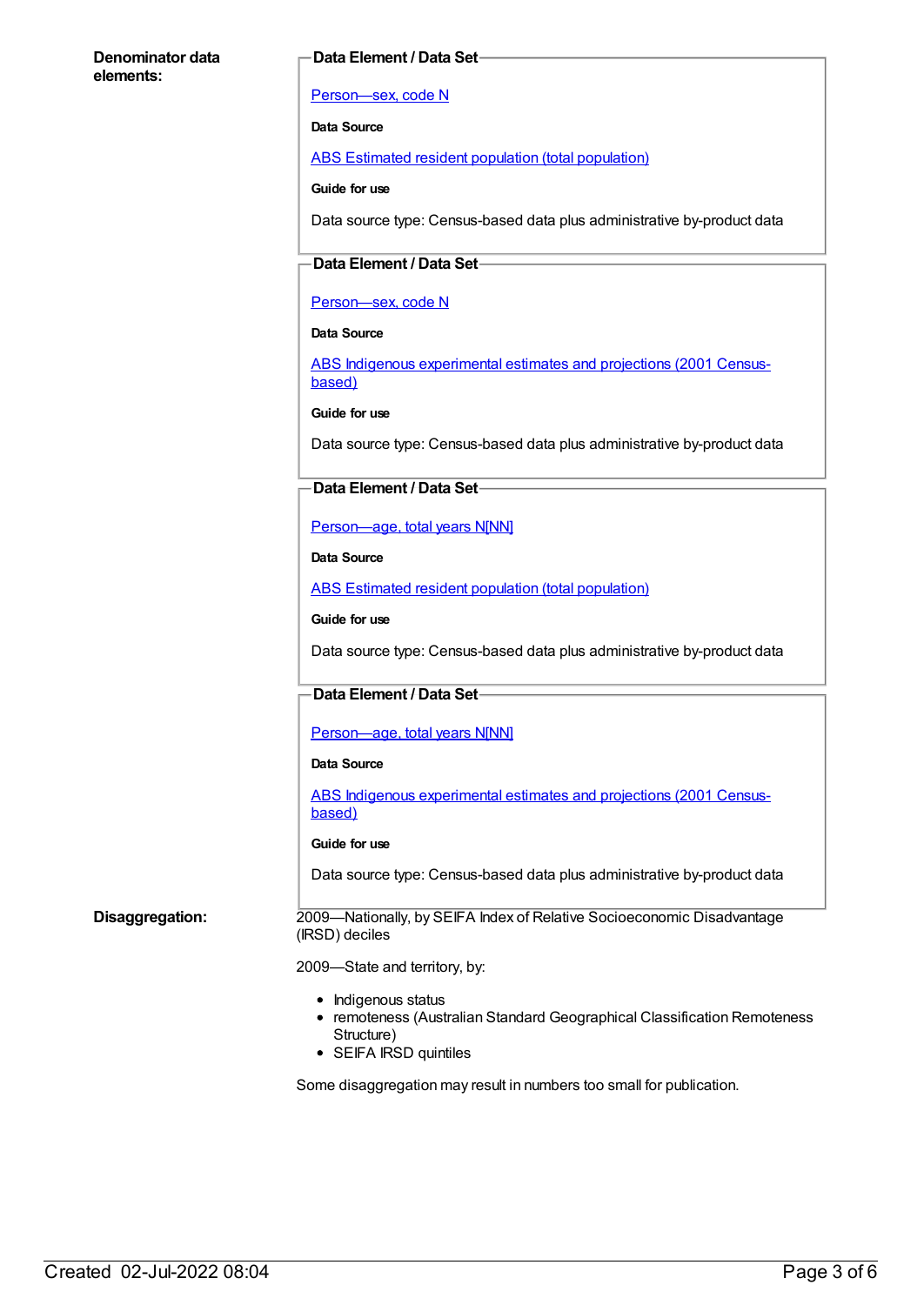#### **Disaggregation data elements:**

#### **Data Element / Data Set**

Birth [event—state/territory](https://meteor.aihw.gov.au/content/270151) of birth, code N

**Data Source**

AIHW National Perinatal Data [Collection](https://meteor.aihw.gov.au/content/392479) (NPDC)

**NMDS / DSS**

Perinatal NMDS [2008-2010](https://meteor.aihw.gov.au/content/362313)

**Guide for use**

Data source type: Administrative by-product data

#### **Data Element / Data Set**

[Person—Indigenous](https://meteor.aihw.gov.au/content/291036) status, code N

**Data Source**

AIHW National Perinatal Data [Collection](https://meteor.aihw.gov.au/content/392479) (NPDC)

**NMDS / DSS**

Perinatal NMDS [2008-2010](https://meteor.aihw.gov.au/content/362313)

**Guide for use**

Data source type: Administrative by-product data

## **Data Element / Data Set**

[Person—area](https://meteor.aihw.gov.au/content/362291) of usual residence, geographical location code (ASGC 2007) **NNNNN** 

**Data Source**

AIHW National Perinatal Data [Collection](https://meteor.aihw.gov.au/content/392479) (NPDC)

#### **NMDS / DSS**

Perinatal NMDS [2008-2010](https://meteor.aihw.gov.au/content/362313)

#### **Guide for use**

Data source type: Administrative by-product data Used for disaggregation by state/territory, remoteness and SEIFA IRSD. Geographic unit used is Statistical Local Area. If data are coded according to ASGC boundaries in another year, concordance files are used to map between boundaries.

**Comments:** Most recent data available for 2012 CRC report: 2009

Information is included in the National Perinatal Data Collection for all live births and still births of at least 400 grams or at least 20 weeks gestation.

## **Representational attributes**

| <b>Indicator conceptual framework</b> |         |  |
|---------------------------------------|---------|--|
| Format:                               | N[NN].N |  |
| Unit of measure:                      | Person  |  |
| Data type:                            | Real    |  |
| <b>Representation class:</b>          | Rate    |  |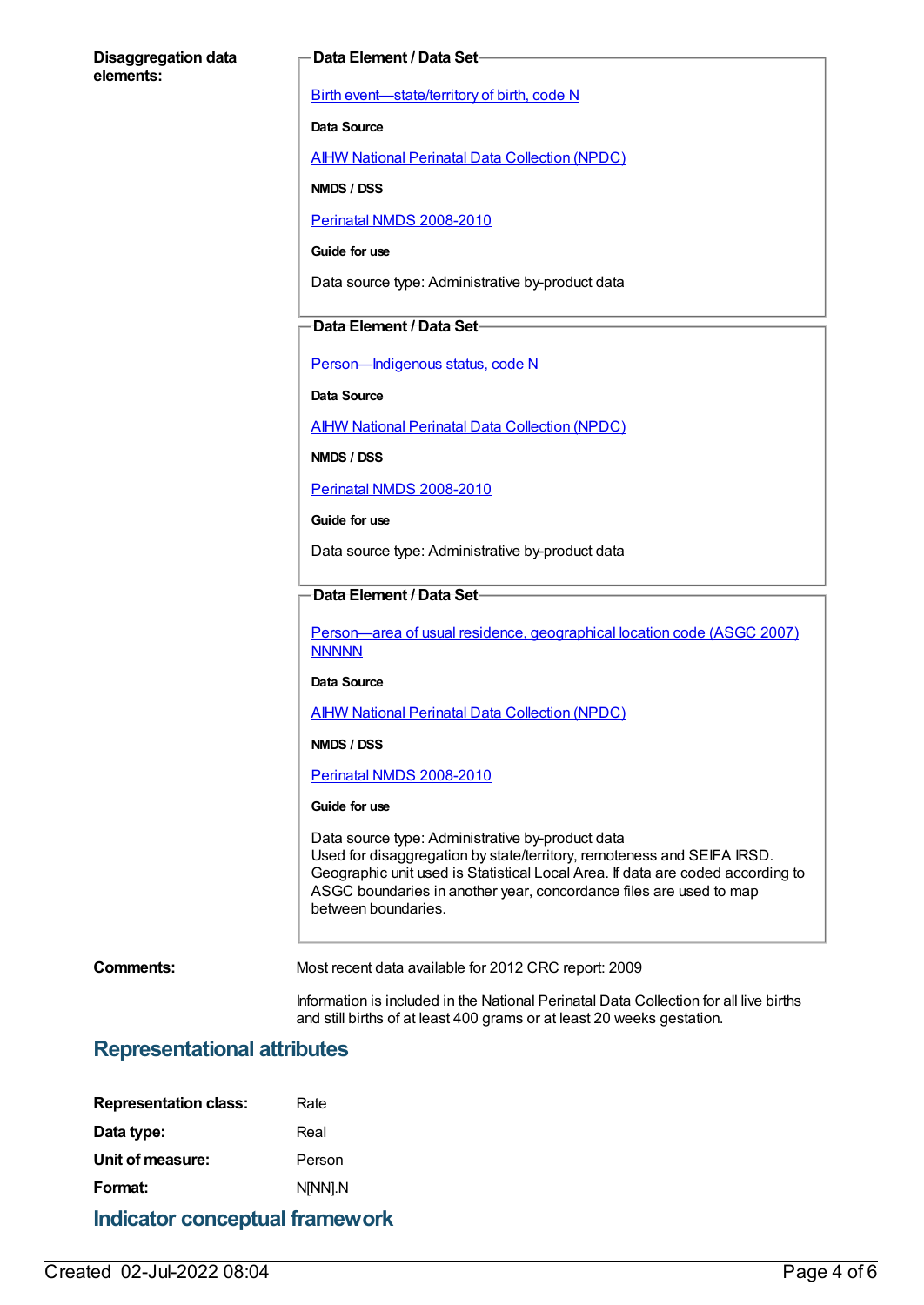**Framework and dimensions:**

#### **Health [behaviours](https://meteor.aihw.gov.au/content/392579)**

## **Data source attributes**

**Data sources: Data Source** ABS Estimated resident population (total [population\)](https://meteor.aihw.gov.au/content/393625) **Frequency Quarterly Quality statement** ABS Estimated resident population (total [population\),](https://meteor.aihw.gov.au/content/449216) QS **Data custodian** Australian Bureau of Statistics **Data Source** AIHW National Perinatal Data [Collection](https://meteor.aihw.gov.au/content/392479) (NPDC) **Frequency** Calendar years ending 31 December each year **Data custodian** Australian Institute of Health and Welfare **Data Source** ABS Indigenous experimental estimates and projections (2001 [Census-based\)](https://meteor.aihw.gov.au/content/394092) **Frequency** Periodic **Quality statement** ABS Indigenous [experimental](https://meteor.aihw.gov.au/content/449223) estimates and projections, QS **Data custodian** Australian Bureau of Statistics

# **Accountability attributes**

| <b>Reporting requirements:</b>                                                     | National Healthcare Agreement              |
|------------------------------------------------------------------------------------|--------------------------------------------|
| Organisation responsible<br>for providing data:                                    | Australian Institute of Health and Welfare |
| <b>Further data development / Specification: Long-term</b><br>collection required: |                                            |
|                                                                                    |                                            |

# **Source and reference attributes**

# **Relational attributes**